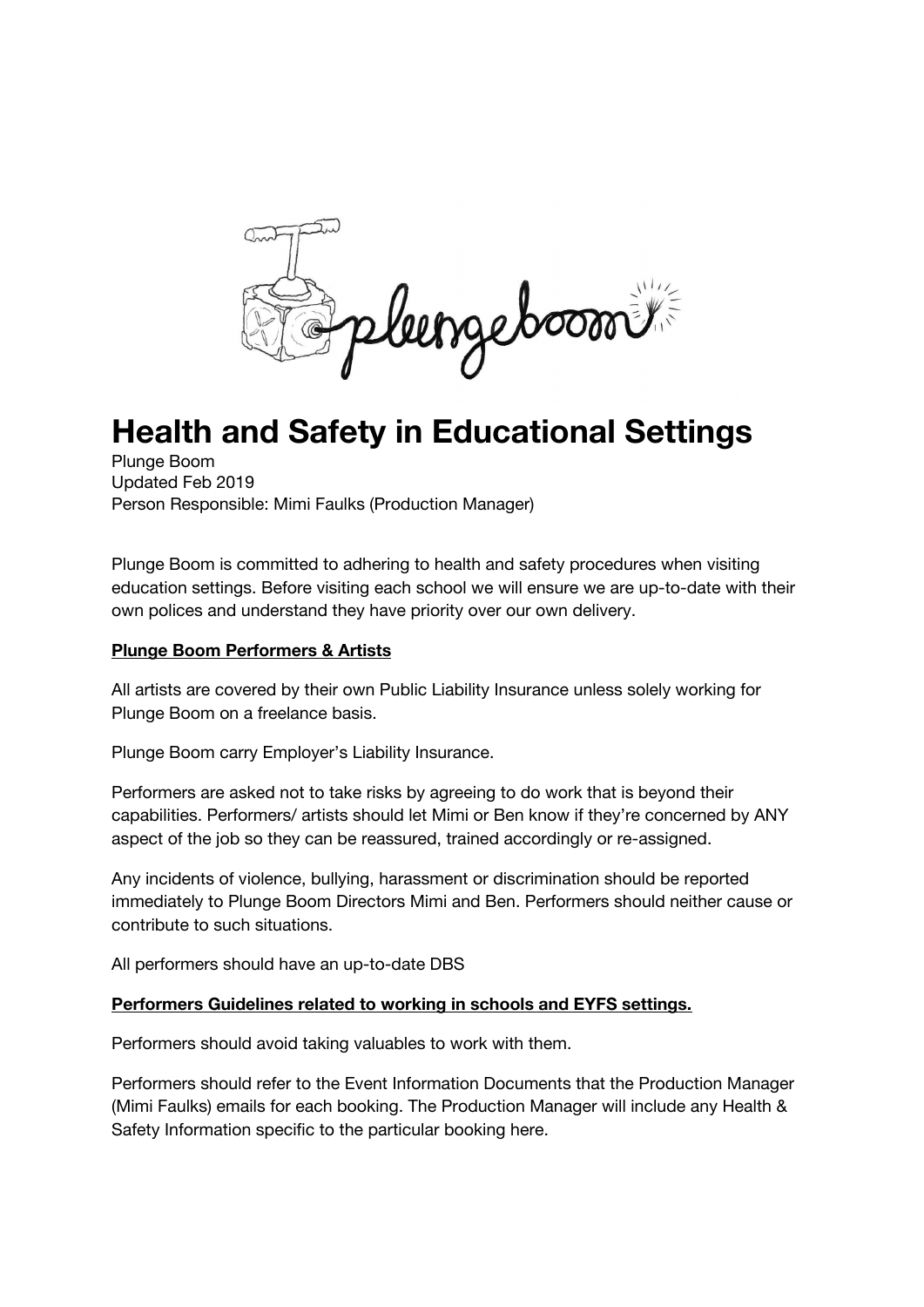Upon arrival at a school, performers should ask the main contact for any relevant Health & Safety information. This will be with regards to security staff and any security measure that have been put in place, any fire safety procedures and access to medical equipment and first aiders.

Performers should ask the school which teachers will be present at all times during the session.

Performers are responsible for their own safety whilst travelling to schools.

Performers travel to schools at their own risk.

If driving, ensure you take regular breaks when driving.

## **Specific Information related to Let's Grow in Schools and EYFS settings for performers and teachers…**

Ensure that younger children don't pull off the googly eyes and put them in their mouth as this could be a choking hazard.

For hygiene reasons, children must not put the Babies dummies and the bottles in their own mouths.

Please note, the bottles that we provide are sealed off with hot glue so that no liquid comes out. If liquid starts to come out, teachers can re-seal them themselves with the glue gun provided.

Younger children who are still learning how to follow instructions must be supervised by an adult at all times when playing with the characters. A good way to manage this is to have an allocated space for holding and playing with the babies (such as on the circular turf) where an adult is always close by.

The interactive show is best enjoyed by 15 students at a time, we recommend this number so each student can get the most out of the show and staff can supervise young people more effectively.

### **Risk Assessment for Let's Grow**

### **All teachers to complete and send to Plunge Boom before visit.**

Date of Actors Visits for Lets Grow:

Teachers Present during interactive performance:

Location in School of Performance:

Teacher who is responsible/coordinating Let's Grow programme:

Children have given/not given consent for photographs/film to be taken and used by Plunge Boom publically: